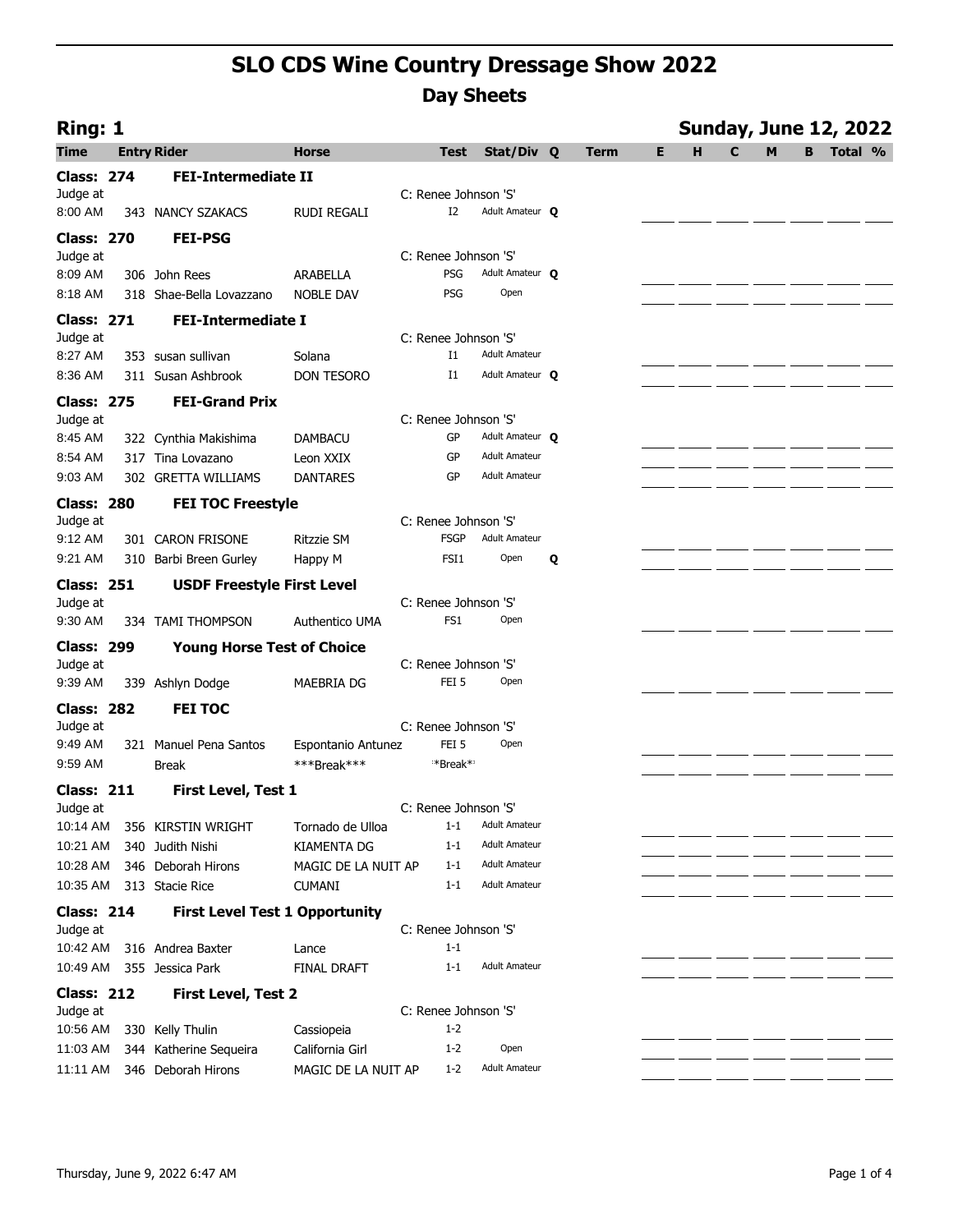| Ring: 1                                                     |     |                            |                                      |                      |                      |  |             |    |   |   |   |   | <b>Sunday, June 12, 2022</b> |  |
|-------------------------------------------------------------|-----|----------------------------|--------------------------------------|----------------------|----------------------|--|-------------|----|---|---|---|---|------------------------------|--|
| Time                                                        |     | <b>Entry Rider</b>         | <b>Horse</b>                         | <b>Test</b>          | Stat/Div Q           |  | <b>Term</b> | E. | н | C | M | B | Total %                      |  |
| <b>Class: 213</b>                                           |     | <b>First Level. Test 3</b> |                                      |                      |                      |  |             |    |   |   |   |   |                              |  |
| Judge at                                                    |     |                            |                                      | C: Renee Johnson 'S' |                      |  |             |    |   |   |   |   |                              |  |
| 11:18 AM                                                    |     | 335 Willy Arts             | MAKANABRIA DG                        | $1 - 3$              | Open                 |  |             |    |   |   |   |   |                              |  |
| 11:26 AM                                                    |     | 333 Sarah JOYNT            | Promised SE                          | $1 - 3$              | Adult Amateur O      |  |             |    |   |   |   |   |                              |  |
| 11:34 AM                                                    |     | 330 Kelly Thulin           | Cassiopeia                           | $1 - 3$              | Adult Amateur O      |  |             |    |   |   |   |   |                              |  |
| <b>Class: 600</b><br>Gold Hi Score Award 50-59 years of age |     |                            |                                      |                      |                      |  |             |    |   |   |   |   |                              |  |
| Judge at                                                    |     |                            |                                      | C: Louise Koch 'S'   |                      |  |             |    |   |   |   |   |                              |  |
| 5:00 PM                                                     |     | 313 Stacie Rice            | <b>CUMANI</b>                        | <b>OTPH</b>          | <b>Adult Amateur</b> |  |             |    |   |   |   |   |                              |  |
| 5:06 PM                                                     | 320 | donna fraser               | Stardust confetti                    | <b>OTPH</b>          | <b>Adult Amateur</b> |  |             |    |   |   |   |   |                              |  |
| <b>Class: 601</b>                                           |     |                            | Platimun Hi Score 60-69 years of age |                      |                      |  |             |    |   |   |   |   |                              |  |
| Judge at                                                    |     |                            |                                      | C: Louise Koch 'S'   |                      |  |             |    |   |   |   |   |                              |  |
| 5:12 PM                                                     | 330 | Kelly Thulin               | Cassiopeia                           | <b>OTPH</b>          |                      |  |             |    |   |   |   |   |                              |  |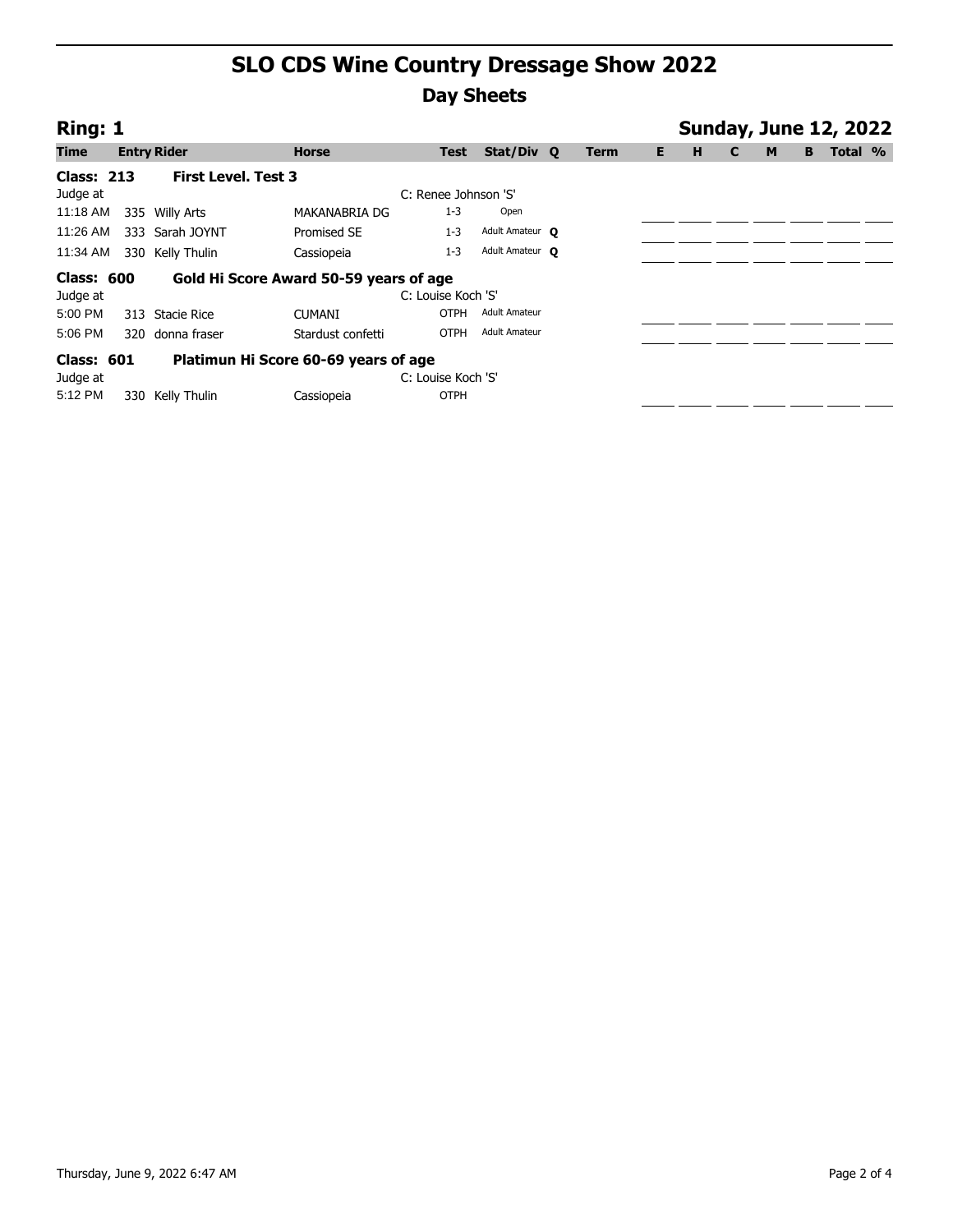| <b>Ring: 2</b>           |                    |                                                      |                      |                    |                      |   |             | <b>Sunday, June 12, 2022</b> |   |   |   |   |         |  |  |  |
|--------------------------|--------------------|------------------------------------------------------|----------------------|--------------------|----------------------|---|-------------|------------------------------|---|---|---|---|---------|--|--|--|
| Time                     | <b>Entry Rider</b> |                                                      | <b>Horse</b>         | <b>Test</b>        | Stat/Div Q           |   | <b>Term</b> | Е                            | н | C | M | B | Total % |  |  |  |
|                          |                    | Class: 233000 Third Level, Test 3 000                |                      |                    |                      |   |             |                              |   |   |   |   |         |  |  |  |
| Judge at                 |                    |                                                      |                      | C: Louise Koch 'S' |                      |   |             |                              |   |   |   |   |         |  |  |  |
| 8:00 AM                  |                    | 309 Barbi Breen Gurley                               | <b>WILLIT VF</b>     | $3 - 3$            | Open                 | Q |             |                              |   |   |   |   |         |  |  |  |
| <b>Class: 241</b>        |                    | Fourth Level, Test 1                                 |                      |                    |                      |   |             |                              |   |   |   |   |         |  |  |  |
| Judge at                 |                    |                                                      |                      | C: Louise Koch 'S' |                      |   |             |                              |   |   |   |   |         |  |  |  |
| 8:08 AM                  |                    | 348 KATEY AUGSBURGER KA INDIANA                      |                      | $4 - 1$            | Open                 |   |             |                              |   |   |   |   |         |  |  |  |
| 8:16 AM                  |                    | 347 Lauren McKeand                                   | DG HOLLYWOOD         | $4 - 1$            | <b>Adult Amateur</b> |   |             |                              |   |   |   |   |         |  |  |  |
| 8:24 AM                  |                    | 320 donna fraser                                     | Stardust confetti    | 4-1                | <b>Adult Amateur</b> |   |             |                              |   |   |   |   |         |  |  |  |
| 8:32 AM                  |                    | 305 KIM STOUFFER                                     | Mazejez              | 4-1                | <b>Adult Amateur</b> |   |             |                              |   |   |   |   |         |  |  |  |
| <b>Class: 221</b>        |                    | <b>Second Level, Test 1</b>                          |                      |                    |                      |   |             |                              |   |   |   |   |         |  |  |  |
| Judge at                 |                    |                                                      |                      | C: Louise Koch 'S' |                      |   |             |                              |   |   |   |   |         |  |  |  |
| 8:40 AM                  |                    | 354 David Eckstein                                   | Dornoch              | $2 - 1$            | <b>Adult Amateur</b> |   | Scratch     |                              |   |   |   |   |         |  |  |  |
| <b>Class: 242</b>        |                    | <b>Fourth Level, Test 2</b>                          |                      |                    |                      |   |             |                              |   |   |   |   |         |  |  |  |
| Judge at                 |                    |                                                      |                      | C: Louise Koch 'S' |                      |   |             |                              |   |   |   |   |         |  |  |  |
| 8:47 AM                  |                    | 348 KATEY AUGSBURGER KA INDIANA                      |                      | 4-2                | Open                 |   |             |                              |   |   |   |   |         |  |  |  |
| 8:54 AM                  |                    | 319 Manuel Pena Santos                               | Perdigonero Arenas   | $4-2$              | Open                 |   |             |                              |   |   |   |   |         |  |  |  |
| 9:02 AM                  |                    | 329 JILL GIRI                                        | <b>Blue Borracha</b> | 4-2                | <b>Adult Amateur</b> |   |             |                              |   |   |   |   |         |  |  |  |
| 9:09 AM                  |                    | 349 Shannyn Flanagan                                 | High Voltage DG      | $4-2$              | <b>Adult Amateur</b> |   |             |                              |   |   |   |   |         |  |  |  |
| <b>Class: 222</b>        |                    | <b>Second Level, Test 2</b>                          |                      |                    |                      |   |             |                              |   |   |   |   |         |  |  |  |
| Judge at                 |                    |                                                      |                      | C: Louise Koch 'S' |                      |   |             |                              |   |   |   |   |         |  |  |  |
| 9:17 AM                  |                    | 354 David Eckstein                                   | Dornoch              | $2 - 2$            | <b>Adult Amateur</b> |   | Scratch     |                              |   |   |   |   |         |  |  |  |
| 9:25 AM                  |                    | 331 Sarah JOYNT                                      | Eros HHV             | 2-2                | <b>Adult Amateur</b> |   |             |                              |   |   |   |   |         |  |  |  |
| <b>Class: 231</b>        |                    | <b>Third Level, Test 1</b>                           |                      |                    |                      |   |             |                              |   |   |   |   |         |  |  |  |
| Judge at                 |                    |                                                      |                      | C: Louise Koch 'S' |                      |   |             |                              |   |   |   |   |         |  |  |  |
| 9:34 AM                  |                    | 342 KATEY AUGSBURGER KA FAMEDANCER V                 |                      | $3 - 1$            | Open                 |   |             |                              |   |   |   |   |         |  |  |  |
| 9:42 AM                  |                    | 304 KIM STOUFFER                                     | Donatella BGF        | $3 - 1$            | <b>Adult Amateur</b> |   |             |                              |   |   |   |   |         |  |  |  |
|                          |                    | Class: 204000 Training Level, Test 1 Opportunity 000 |                      |                    |                      |   |             |                              |   |   |   |   |         |  |  |  |
| Judge at                 |                    |                                                      |                      | C: Louise Koch 'S' |                      |   |             |                              |   |   |   |   |         |  |  |  |
| 9:50 AM                  |                    | 324 Michlynn Sterling                                | Carrigfadda          | $T-1$              | Open                 |   |             |                              |   |   |   |   |         |  |  |  |
| 9:57 AM                  |                    | <b>Break</b>                                         | ***Break***          | **Break**          |                      |   |             |                              |   |   |   |   |         |  |  |  |
| <b>Class: 232</b>        |                    | <b>Third Level, Test 2</b>                           |                      |                    |                      |   |             |                              |   |   |   |   |         |  |  |  |
| Judge at                 |                    |                                                      |                      | C: Louise Koch 'S' |                      |   |             |                              |   |   |   |   |         |  |  |  |
| 10:12 AM 352 Kelly Estes |                    |                                                      | WALTZ WITH ME        | 3-2                | <b>Adult Amateur</b> |   |             |                              |   |   |   |   |         |  |  |  |
|                          |                    | Class: 223000 Second Level, Test 3 000               |                      |                    |                      |   |             |                              |   |   |   |   |         |  |  |  |
| Judge at                 |                    |                                                      |                      | C: Louise Koch 'S' |                      |   |             |                              |   |   |   |   |         |  |  |  |
|                          |                    | 10:20 AM 331 Sarah JOYNT                             | Eros HHV             | $2 - 3$            | Adult Amateur O      |   |             |                              |   |   |   |   |         |  |  |  |
|                          |                    | Class: 205000 Training Level, Test 2 Opportunity 000 |                      |                    |                      |   |             |                              |   |   |   |   |         |  |  |  |
| Judge at                 |                    |                                                      |                      | C: Louise Koch 'S' |                      |   |             |                              |   |   |   |   |         |  |  |  |
| 10:28 AM                 |                    | 324 Michlynn Sterling                                | Carrigfadda          | $T-2$              | Open                 |   |             |                              |   |   |   |   |         |  |  |  |
| <b>Class: 233</b>        |                    | <b>Third Level, Test 3</b>                           |                      |                    |                      |   |             |                              |   |   |   |   |         |  |  |  |
| Judge at                 |                    |                                                      |                      | C: Louise Koch 'S' |                      |   |             |                              |   |   |   |   |         |  |  |  |
| 10:35 AM                 |                    | 338 Caitlin Hamar                                    | <b>GAMEBRIA DG</b>   | $3 - 3$            | Open                 |   |             |                              |   |   |   |   |         |  |  |  |
| 10:43 AM                 |                    | 327 MADISON WAGNER                                   | Nativo I Rey         | $3 - 3$            | Open                 | Q |             |                              |   |   |   |   |         |  |  |  |
| 10:51 AM                 |                    | 320 donna fraser                                     | Stardust confetti    | 3-3                | <b>Adult Amateur</b> |   |             |                              |   |   |   |   |         |  |  |  |
| 10:59 AM                 |                    | 352 Kelly Estes                                      | WALTZ WITH ME        | 3-3                | <b>Adult Amateur</b> |   |             |                              |   |   |   |   |         |  |  |  |
| <b>Class: 223</b>        |                    | <b>Second Level, Test 3</b>                          |                      |                    |                      |   |             |                              |   |   |   |   |         |  |  |  |
| Judge at                 |                    |                                                      |                      | C: Louise Koch 'S' |                      |   |             |                              |   |   |   |   |         |  |  |  |
| 11:07 AM                 |                    | 341 CHRISTINE DIETRICH                               | <b>FAMEDANCER V</b>  | $2 - 3$            | <b>Adult Amateur</b> |   |             |                              |   |   |   |   |         |  |  |  |